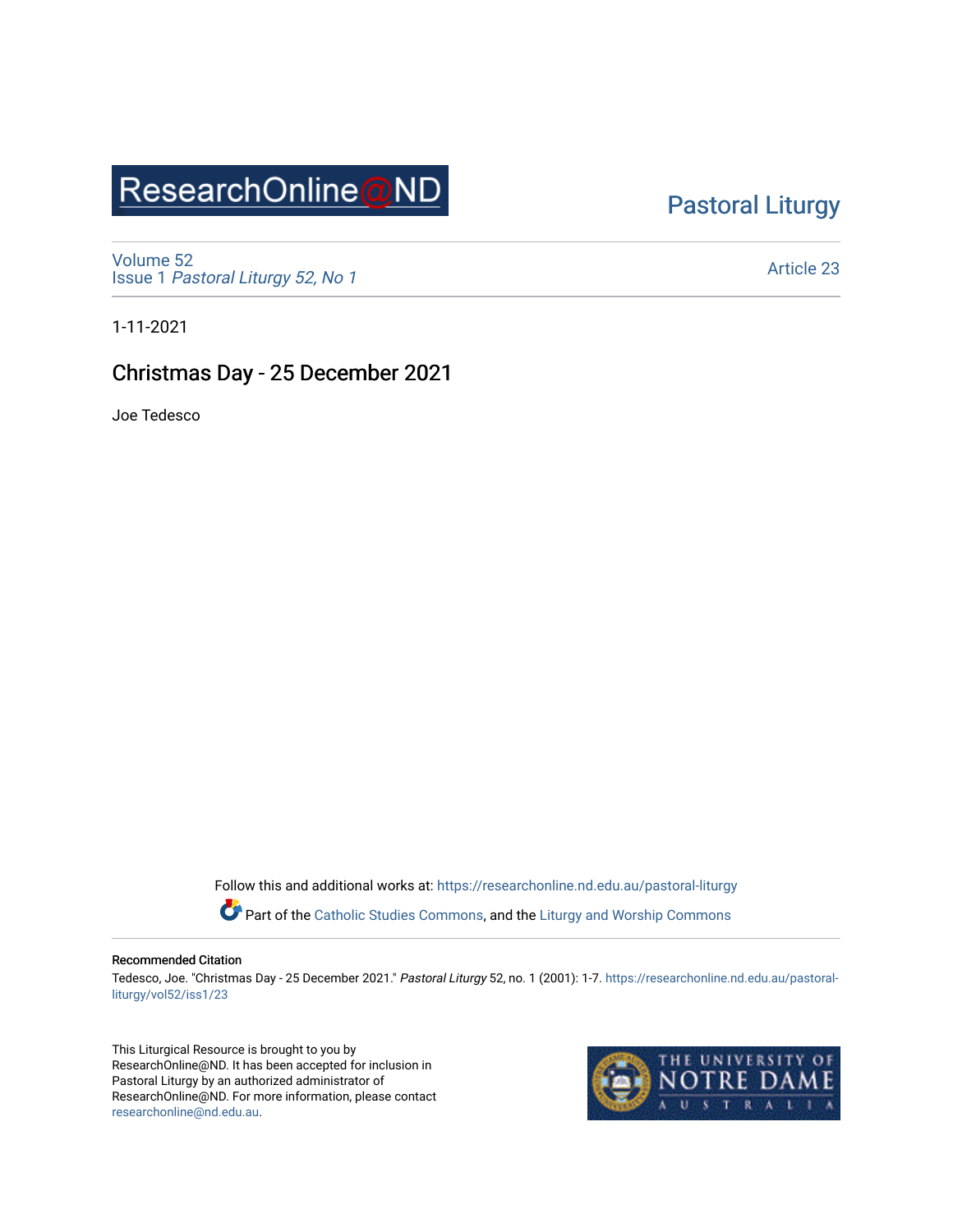

# **25 December 2021**

# The Nativity of the Lord Christmas Mass in the day

Reflection by Joe Tedesco

# **Introduction**

The Mass during the day draws us to reflect on the mystery of God whose divine majesty far surpasses our understanding yet dwells among us; this is Jesus Christ, fully God and fully human. The creative force of God entwined within creation itself. The 'true light' that darkness cannot overcome, pushing into the shadows of our existence.

# **Penitential Act**

Use one of the *Roman Missal* texts or this optional litany form:

Lord Jesus you came so that we could have life. Lord, have mercy.

You gave us your wWord that brings light into the darkness. Christ, have mercy.

You came so we could become children of the light. Lord, have mercy.

# **First Reading**

#### **Isaiah 52:7–10**

Sentries looking out from the walls of a battered city see their hero return to relieve and restore the desolate people. This hero is not like any other, it is God's very being. The Redeemer and Comforter is among us, all the world is welcomed to witness the salvation of God.

# **Responsorial Psalm**

#### **Psalm 97(98):1–6**

*All the ends of the earth have seen the saving power of God.*

It is astounding that a psalm written possibly 1000 years before Jesus was born is so apt for the feast of Christmas.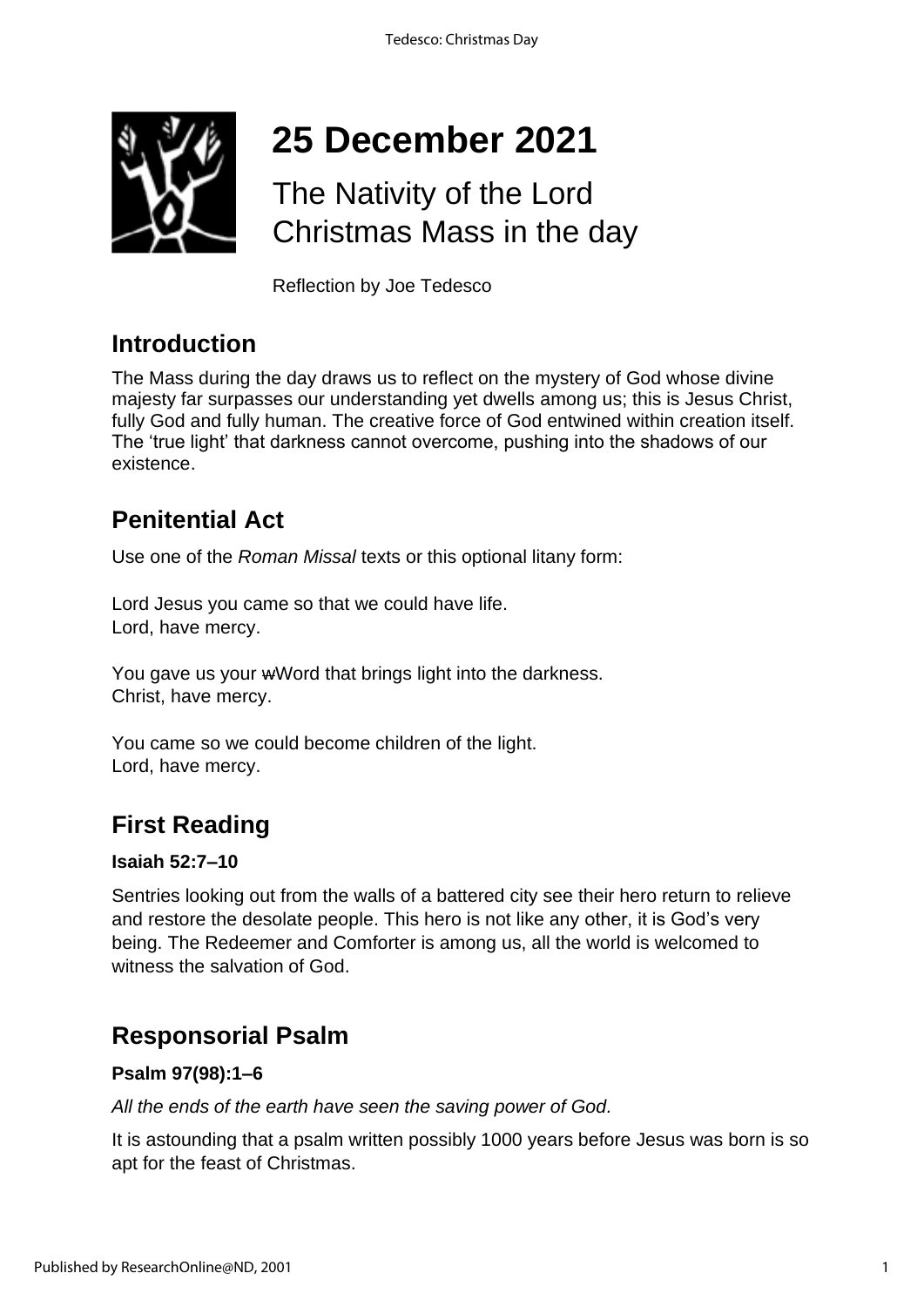# **Second Reading**

## **Hebrews 1:1–6**

The Letter to the Hebrews opens by expressing how Christ is the climax of divine revelation. God's powerful wWord brought creation into being and has spoken to the prophets of the Hebrew tradition. This same force is now present as a 'perfect copy' of God's glory and nature in the person of Jesus Christ.

# **Gospel Reading**

#### **John 1:1–18 or John 1:1–5, 9–14**

God spoke into the darkness, light burst forth and creation began to unfold. This imagery found in Genesis inspires John's opening to the Gospel. The Word that was 'in the beginning', the light that casts out darkness, is now entwined fully in the human story.

# **Reflection**

We human beings long for many things. Christmas time can thrust in front of us the tendency we have to excite our longings in rather material ways. The question asked, "what do you want for Christmas" is one of many common phrases heard leading up to this day. Of course, there is nothing wrong with this. Gift giving and receiving is a delightful custom of the season and symbolically appropriate. Nevertheless, it does bring to our attention the question of what we really want, what we really need and, perhaps, most importantly, how we might find it. The readings of today's liturgy do speak to this.

Starting with the reading from Isaiah, it speaks of a bursting forth of joy that comes from sentinels, guards on a figurative city wall, who see the "return of the Lord to Zion<sup>"</sup> (52:8). What is this great joy based on? What is Zion exactly and where has God gone that a return is needed? These are just some of the questions that can come at a quick reading of the text.

To briefly unpack this, the setting of this text is a people who have been subjugated by the Babylonians and whose population has been taken into exile away from Jerusalem. Jerusalem, here at least, refers both to the place and to the people of God – thus, the 'ruins of Jerusalem' are the people themselves as well as their homeland. Other words used to describe the people used in this section of Isaiah includes plundered, looted, trapped in holes, and forgotten prisoners (42:22). Moreover, these sorts of terms are a culmination of understanding that God is no longer present, the Lord has been absent to their senses.

The word Zion refers to a hill that, once conquered by King David, was renamed to the more familiar Jerusalem and, with the surrounds, became the capital of a united Israel. With that background in view, in Isaiah, it represents the idealised expression of God's presence with the Lord's people. It is where the people are free to be their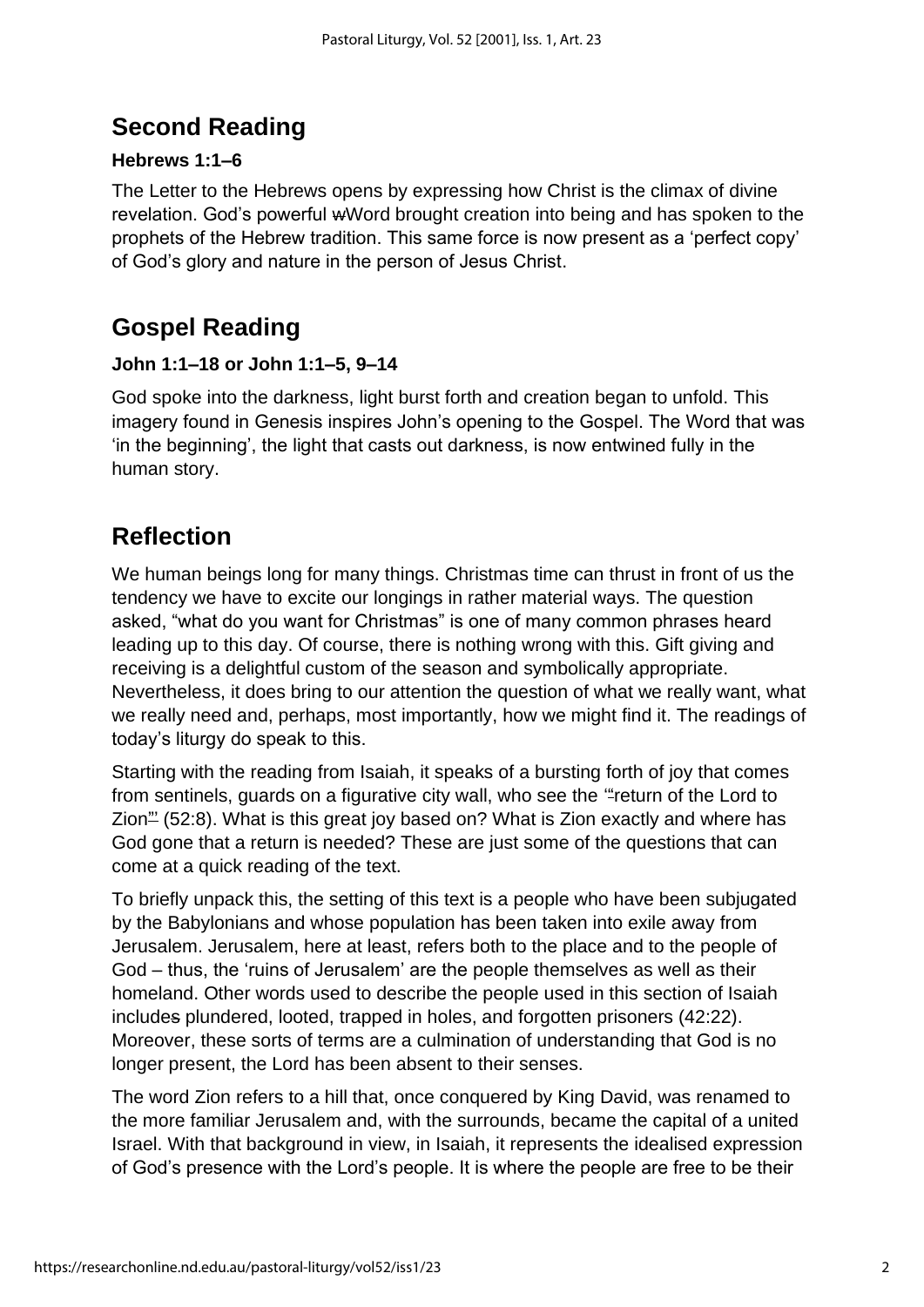most blessed and happy versions of themselves. Under the protection and guidance of the Lord, experiencing peace (shalom) and, as such, being something of a beacon of God's goodness to the world.

When Isaiah expresses that the 'Lord returns to Zion<sup>2</sup>, it is speaking of a restoration of a people to themselves. Jerusalem, the geographic location, never went away. It was there, but, without God's presence, it was dead. Similarly, the people of God remained, even if as a remnant, but they are empty, forgotten, trapped; as good as dead. God's return to Zion is a return to life. God's return to Zion is the people moving from mere existence to vitality.

Turning to the Gospel, the message there and for this Christmas day is, similarly, that God is indeed with us. In John's Gospel it is the imagery of light that catches our attention. Like the words of Isaiah, it speaks of a God who is speaking into a place that exists, where there is life of sorts, but it is missing vitality – it is dark. God not only speaks into this darkness, but pushes into it and, so, pushes the darkness way. That is what light does, it 'expels' darkness.

At Christmas we are celebrating God's presence in the world; "The Word become flesh" (1:14) to quote the Gospel. The Word came into a world that is dark, but not empty. It was a world that was full of activity, full of human structures and accomplishments. Though there is reference to the creative force of God, the Word that was 'in the beginning' (v. 1) and through which the 'world came into being' (v. 10), the Iincarnation is made present into a creation that was very much under way, as it is for us now. God's light does not come to bring something altogether new (the second reading attests to this), but to enlighten something already there. Moreover, the light that comes into the world suggests that there is darkness that needs expelling. What is this exactly?

A complete response is clearly not possible here, but we can note two general understandings of darkness that John is referring to. Firstly, it is to the more obvious sense of darkness that we experience in the form of human despair caused by any number of circumstances, human created or otherwise. Natural disaster, social injustices, sickness, wicked and selfish ambition causing poverty and oppression – there is a long list of such things which are still with us as they were when John's Gospel was penned.

But there is another dimension here too. That being when we confuse mere existence with life. Further, we confuse human ability with absolute worth, inherently limited human vision with complete knowing.

In this sense, the contrast of light and darkness is a quite deliberate imagery. Darkness has no power on its own. Its power is that it confuses us. In darkness, we are bound to our inability to clearly see and decide well. We can move, but with unknown purpose. We can look active, but to vague and obscured effect. I suspect John is speaking to a world that, in many circumstances, is full of activity, but futile in efforts to find meaning and true worth. To return to our opening reflection, a world full of the question 'what do you want' and 'what do you need' but that struggles to answer that in a complete manner.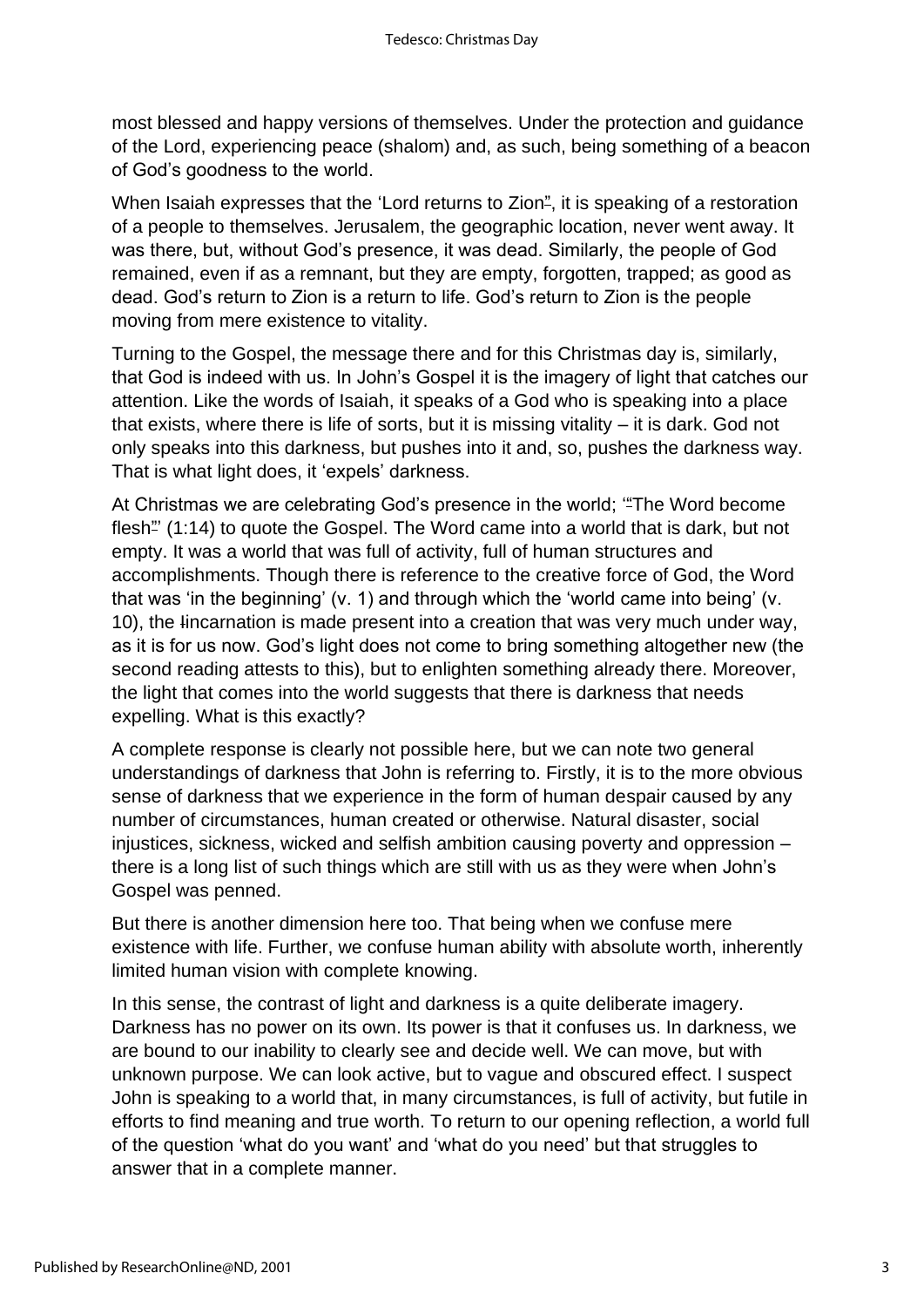Evidently, it is difficult to answer that sort of questioning. However, at Christmas we are again reminded that there is one that does know the answer. As will be stated later in John, Jesus is "the way the truth and the life"' (14:6), and this grace is offered to all. We can never know fully, and we can never fully grasp 'the light' either, we can only believe and allow God to enlighten our way so, through the journey of faith, we come to find our true end, our true purpose; that is, what truly matters.

# **Prayer of the Faithful**

# **Introduction**

Today we gather in a special festive atmosphere of love, so let us turn to our loving God with our needs and the needs of our community.

# **Petitions**

We pray for the Church leaders throughout the world, especially Pope Francis. May their leadership inspire in others to seek the love that God that expressed through the birth of Jesus.

*(Pause)* Lord hear us OR We pray to the Lord.

We pray for the members of the Plenary Council in Australia. May they continue their work towards the final assembly in July thisnext year and be of value to the Synod of Bishops in 2023.

*(Pause)* Lord hear us OR We pray to the Lord.

We pray for leaders of nations throughout the world. May they be honest as they work for the good of the people they serve and acknowledge that Christians have a need and a right to celebrate today. As we celebrate the saving power of God may they be equitable in meeting the needs of everyone during this global pandemic. *(Pause)* Lord hear us OR We pray to the Lord.

We pray for all those who are homeless and in need on this day, that generous people will assist them in love and charity.

*(Pause)* Lord hear us OR We pray to the Lord.

We pray for those serving in the hospitality industry that the joy of the day will not be overshadowed by the poor behaviour and the overindulgence of their customers. May the peace of Christ be evident in their celebrations.

*(Pause)* Lord hear us OR We pray to the Lord.

We pray for artists, that their creativity be a vehicle to express the joy of the Incarnation in ways that extend our understanding.

*(Pause)* Lord hear us OR We pray to the Lord.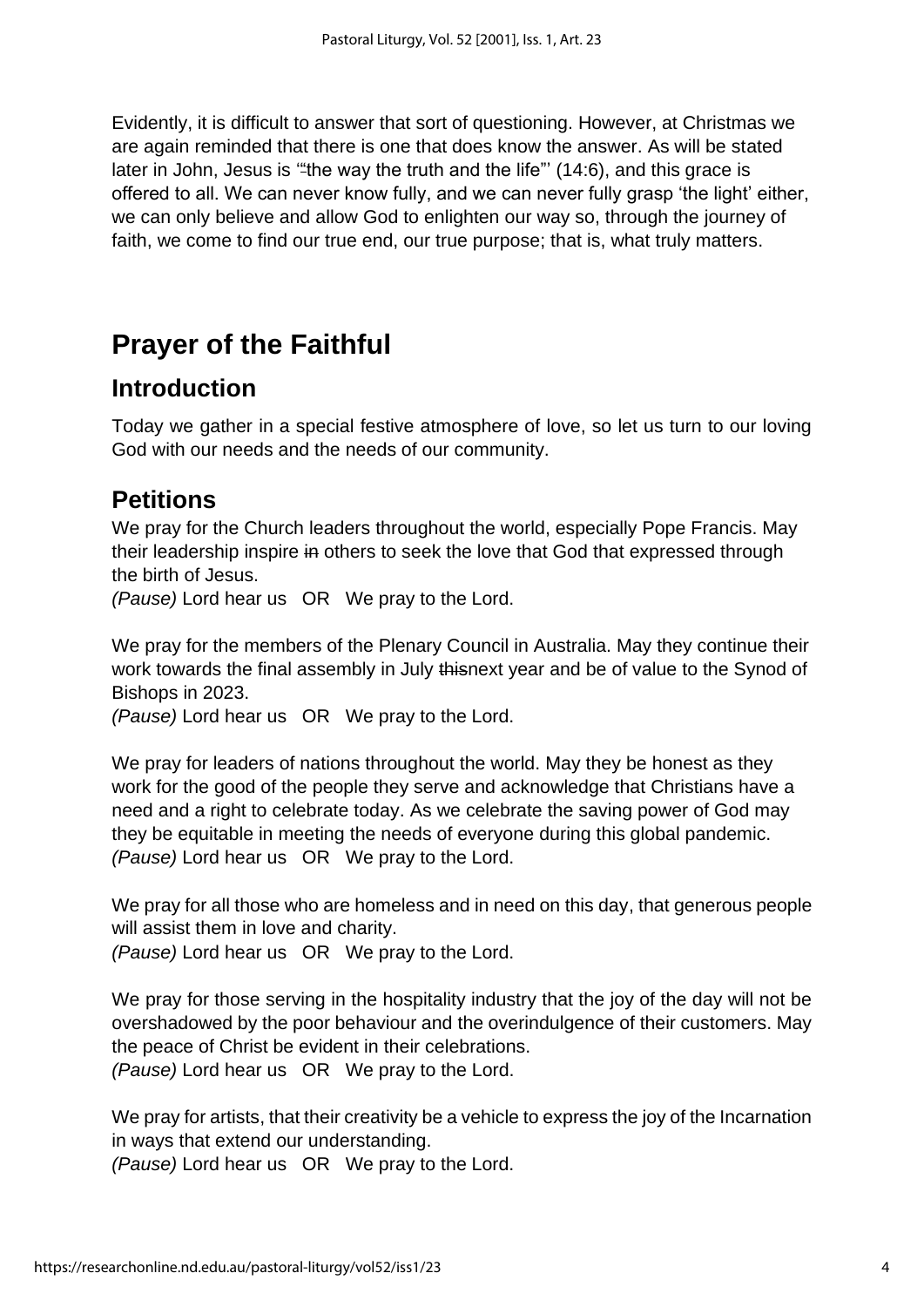# **Conclusion**

Father, we know that, in your generosity, you will answer our needs as we pray through the power of the Spirit and in the name of Jesus, the Lord.

#### **Amen.**



Let all the forests cry out for joy.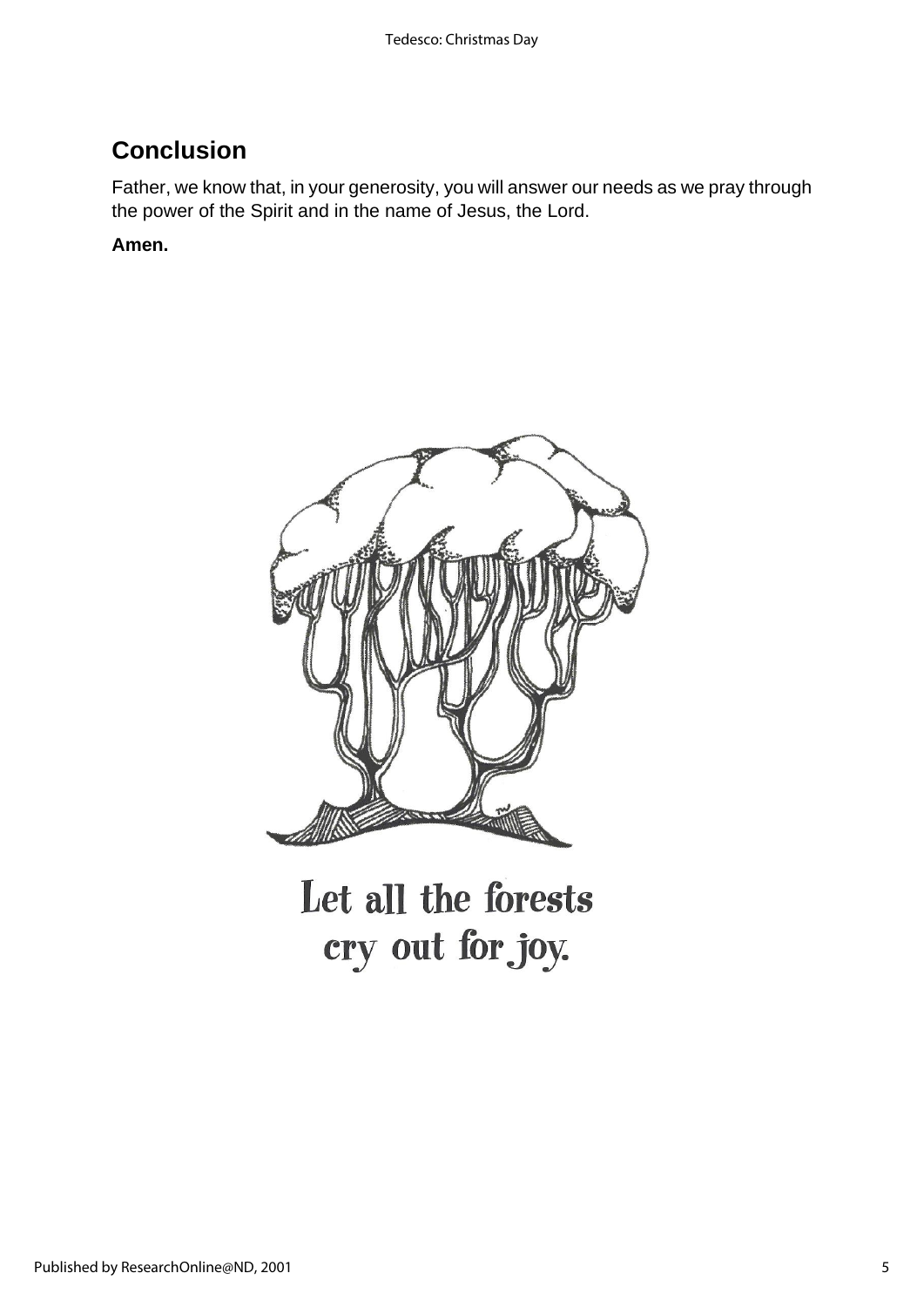# **Music selections by Alessio Loiacono and Chris deSilva**

#### **GA**

Angels we have heard on high. French Carol. 622 Away in a manger. J. McFarland/ W. Kirkpatrick. 289 Hark! the herald angels sing. C. Wesley/ F. Mendelssohn. 294 Joy to the world. I. Watts/ G. F. Handel. 295 O come, all ye faithful. J. Wade. 287 (Verses 1-3) O little town of Bethlehem. P. Brooks/ L. Redner. 296 Once in royal David's city. H. Gauntlett/ C. F. Alexander. 297 The first Nowell. English text and melody. 298 (Verses 1, 2, 4 & 6)

#### **AOV1**

Hark! the herald angels sing. C. Wesley/ F. Mendelssohn. 171 Joy to the world. I. Watts/ G. F. Handel. 170 O come, all ye faithful. J. Wade. 167 The first Nowell. English text and melody. 169 (Verses 1, 2 & 5) What child is this? W. C. Dix/ English melody. 165 (Verses 1-2)

#### **AOV2**

Angels we have heard on high. French Carol. 140 Sing we, sing we Noel. K. Poelker. 124

#### **AOV4Kids**

And did you see Him little star? C. Gibson/ H. Clyde. 60 Out on the road to Bethlehem. M. Nicol. 61 Baby lying in a manger. P. Combe. 63 Can this really be true? L. Newton/ T. Wittwer. 64

#### **AOVNG**

All the ends of the Earth. Bobby Fisher. 5 Emmanuel. Raymond Badham. 40 Let the season shine. Judy Bailey. 87

#### **CWB**

A child is born in Bethlehem. Tr. Ralph Wright OSB. 612 Of the Father's love begotten. Aurelius Clemens Prudentius, tr. John Mason Neale etc. 779 Unto us a boy is born. Tr. Percy Dearmer. 849

#### **CWBII**

Of the Father's love begotten. Aurelius Clemens Prudentius, tr. John Mason Neale *et al*. 268 Unto us a child is born! Tr. Percy Dearmer. 273

#### **S&S1**

All the ends of the Earth. Bobby Fisher. 75